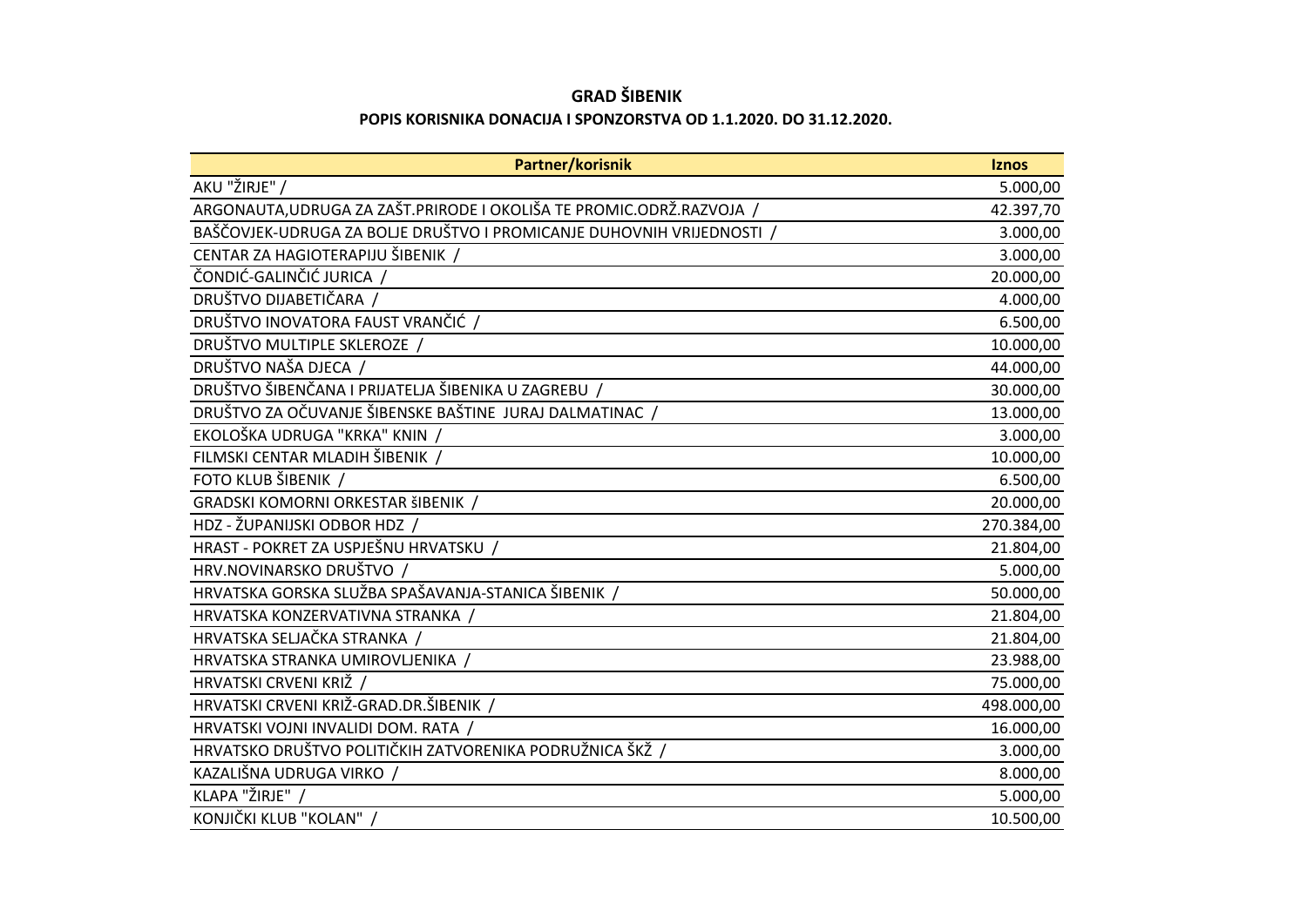| KOŠARKAŠKI KLUB INVALIDA ŠIBENIK /                       | 5.000,00     |
|----------------------------------------------------------|--------------|
| KU "ŠIBENSKE BOVULE" /                                   | 3.000,00     |
| KULTURNA UDRUGA FOTOPOETIKA /                            | 10.000,00    |
| KULTURNA UDRUGA KOLAJNICA /                              | 10.000,00    |
| KULTURNO UMJETNIČKO DRUŠTVO DUBRAVA KOD ŠIBENIKA /       | 3.000,00     |
| KVIZ UDRUGA ŠIBENIK /                                    | 10.000,00    |
| LIGA PROTIV RAKA ŠIBENSKO KNINSKE ŽUPANIJE /             | 10.000,00    |
| LIKOVNA UDRUGA "GRUPA 9" /                               | 2.500,00     |
| LOZA NEZAVISNIH LISTA /                                  | 21.804,00    |
| LUČKA UPRAVA ŠIBENIK /                                   | 1.000.000,00 |
| MOST NEZAVISNIH LISTA /                                  | 21.804,00    |
| MUŠKI ZBOR SV.MIHOVIL /                                  | 7.000,00     |
| NL STIPE PETRINE /                                       | 67.596,00    |
| OGRANAK MATICE HRVATSKE ŠIBENIK /                        | 7.000,00     |
| ORGANOLOŠKO DRUŠTVO "ORGANUM" /                          | 25.000,00    |
| PJEVAČKI ZBOR "SV.ROKO" ZATON /                          | 5.000,00     |
| PLESNA UDRUGA SJENE /                                    | 50.000,00    |
| POKRETAČI ALTERNATIVNOG RAZVOJA KULTURE /                | 41.000,00    |
| PUČKO OTVORENO UČILIŠTE ŠIBENIK /                        | 45.000,00    |
| SDP HRVATSKE- GO SDP GRADA ŠIBENIKA                      | 67.596,00    |
| SVJETSKI SAVEZ MLADIH /                                  | 3.000,00     |
| <b>ŠIBENIK KONCERT /</b>                                 | 100.000,00   |
| ŠIBENIK METEO /                                          | 6.500,00     |
| ŠIBENSKA BISKUPIJA /                                     | 120.000,00   |
| ŠIBENSKA NARODNA GLAZBA /                                | 190.000,00   |
| ŠIBENSKA UDRUGA MLADIH /                                 | 6.000,00     |
| ŠIBENSKE ŠUŠTINE /                                       | 3.000,00     |
| ŠIBENSKI POTROŠAČ - DRUŠTVO ZA ZAŠTITU POTROŠAČA /       | 4.000,00     |
| ŠIBENSKO PJEVAČKO DRUŠTVO "KOLO" /                       | 180.000,00   |
| TURISTIČKA ZAJEDNICA GRADA ŠIBENIKA /                    | 796.682,02   |
| UBDDR LOZOVAC-GRADINA-KONJEVRATE-GORIŠ-BRNJICA /         | 5.000,00     |
| UDR.SPECIJALNE POLICIJE DOM.RATA /                       | 10.000,00    |
| UDR.ZA PROMICANJE EKSPEDICIONIZMA I AVAN.PUTOVANJA HKP / | 35.000,00    |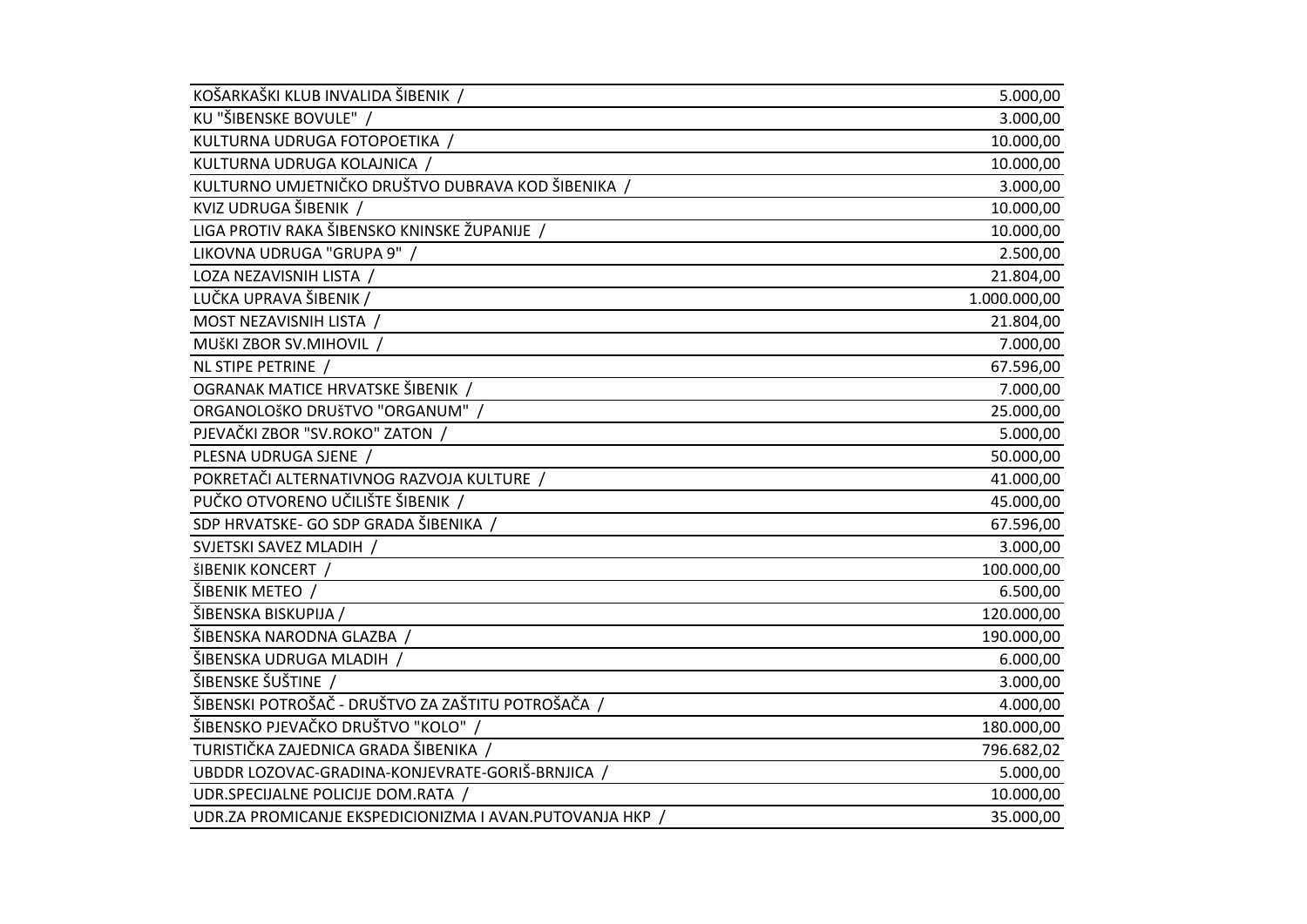| UDRUGA "HRVATSKA ŽENA" ŠIBENIK /                                             | 4.000,00  |
|------------------------------------------------------------------------------|-----------|
| UDRUGA "HRVATSKO-MAKEDONSKA TANGENTA" /                                      | 9.000,00  |
| UDRUGA "KAMENČIĆI" /                                                         | 6.000,00  |
| UDRUGA "SVJETLOST" /                                                         | 4.000,00  |
| UDRUGA 1. A SATNIJA 113. ZNG /                                               | 3.000,00  |
| UDRUGA 15. DOMOBRANSKE PUKOVNIJE "PETAR KREŠIMIR IV"HV /                     | 4.000,00  |
| UDRUGA ARDURA ŠIBENIK /                                                      | 80.828,50 |
| UDRUGA FALIŠ /                                                               | 25.000,00 |
| UDRUGA GLUHIH I NAGLUHIH /                                                   | 18.000,00 |
| UDRUGA GRAĐANA "KULTURNI KRUG" /                                             | 4.000,00  |
| UDRUGA HRV.BRAN.OBOLJELIH OD PTSP-A                                          | 10.000,00 |
| UDRUGA INVALIDA RADA /                                                       | 3.000,00  |
| UDRUGA IZVOR LJUBAVI /                                                       | 18.000,00 |
| UDRUGA LIKOVNIH AMATERA "TEMPERA" /                                          | 4.000,00  |
| UDRUGA MASLINARA I MAGUNJARA KAPRIJE /                                       | 4.000,00  |
| UDRUGA MLADIH *MLADI U EU" /                                                 | 71.956,30 |
| UDRUGA NEPOKORNE GRUPA ZA NENASILJE I ŽENSKA PRAVAV /                        | 5.000,00  |
| <b>UDRUGA PROTOK /</b>                                                       | 8.000,00  |
| UDRUGA RATCAT /                                                              | 10.000,00 |
| UDRUGA RODITELJA I DJECE BODULIĆI ZLARIN /                                   | 52.300,00 |
| UDRUGA RODITELJA POGINULIH BRANITELJA D.RATA /                               | 13.000,00 |
| UDRUGA SLIJEPIH ŠIBENSKO-KNINSKE ŽUPANIJE /                                  | 26.000,00 |
| UDRUGA SOKOLARSKI CENTAR /                                                   | 7.000,00  |
| <b>UDRUGA SUPERTOON /</b>                                                    | 46.500,00 |
| UDRUGA SVIJET KVALITETE /                                                    | 5.000,00  |
| UDRUGA ŠIBENSKE ŠAPE /                                                       | 4.000,00  |
| UDRUGA TATAVAKA /                                                            | 4.000,00  |
| UDRUGA UDOVICA HRV.BRANITELJA D.RATA                                         | 9.500,00  |
| UDRUGA UMIROVLJENIKA GRADA ŠIBENIKA /                                        | 9.000,00  |
| UDRUGA UMIROVLJENIKA KREŠIMIROVA GRADA ŠIBENIK /                             | 9.000,00  |
| UDRUGA ZA OČUANJE KULTURNE BAŠTINE I PROMICANJE KULTURE ŽIVLJENJA "BORAJA" / | 5.000,00  |
| UDRUGA ZA PROMICANJE CIVILNOG DRUŠTVA, MEDIJSKE KULTURE I RAZMJENE INF. /    | 4.000,00  |
| UDRUGA ZA PROMICANJE GLAZB. I URBANE KULTURE "OKSID" /                       | 8.000,00  |